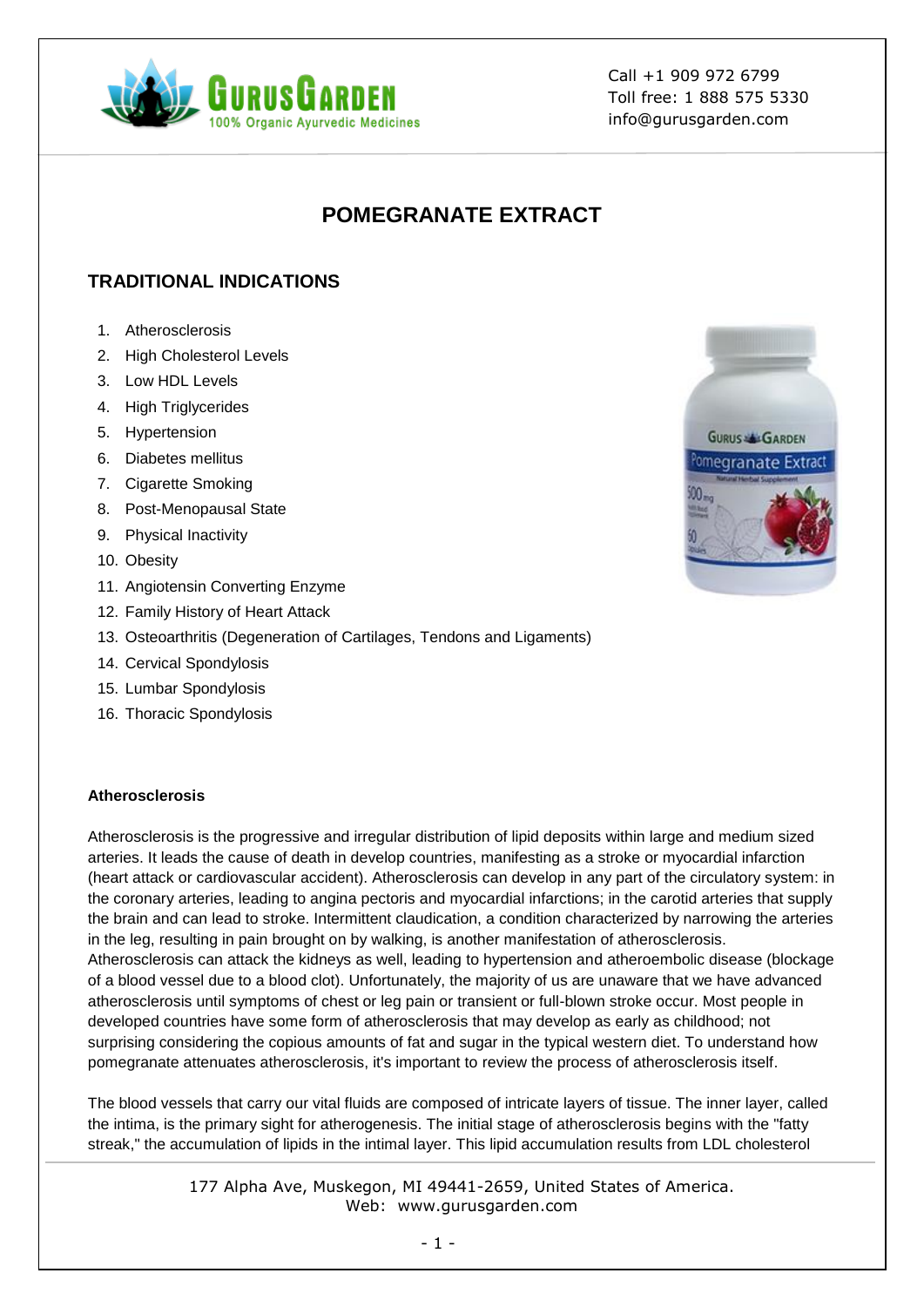

(low density lipoproteins) binding, or "sticking," to constituents in the intimal layer. This has the effect of trapping the LDL particle in the intimal layer - a process known as retention. Once trapped, the LDL is susceptible to chemical modifications in its lipid structures that ultimately promote atherosclerosis. These modifications result from oxidative reactions.

Recruitment of leukocytes, or white blood cells, in the formation of a fatty streak is the second step in the process of atherosclerosis. Modifications in the structure of LDL spark the activity of monocytes, a class of leukocytes. Once activated, monocytes migrate to the intima where oxidized LDL has been detected and differentiate into macrophages. The primary role of the macrophage is to seek out foreign material and, essentially, eat it (hence, the name macrophage, which means "large eater"). Macrophages consume oxidized LDL at a rampant pace, eventually becoming overloaded with cholesterol from the LDL particle and ultimately become what is known as a "foam cell." Foam cells are characteristic of atherosclerotic lesions. Why macrophages consumed modified LDL is still speculative, but is thought to be a sort of cleaning process to remove oxidized LDL, which may be seen as a foreign body. During the normal course of LDL consumption, some macrophages leave the intimal layer of the blood vessel, taking the cholesterol with it. Therefore, atherosclerosis occurs when more lipids enters the artery wall than leaves via macrophage transport or other pathways.

### **Phytochemistry**

Pomegranate is composed of a rich variety of flavonoids, which comprise approximately 0.2% to 1.0% of the fruit . The list below summarizes the phytochemistry of pomegranate fruit. Approximately 30% of all anthocyanidins found in pomegranate are contained within the peel. The isoflavonesgenistein,diadzein, genistin, and diadzin as well as estrone, the metabolic derivative of estradiol, have been isolated from the seeds. The stems and roots of pomegranate contain alkaloids including isopelletierine, pseudopelletierine, and N- methylisopelletierine (PDR).

#### **Phytochemistry of Pomegranate Fruit:**

- Anthocyanidins
- Pelargonidin
- **Ellagotannins**
- Gallis Acid
- Ellagic Acid
- Psuedopelletierine
- Isopelletierine
- Methylisopelletierine
- Genistein
- Diadzein
- Genistin
- Diadzin
- Estrone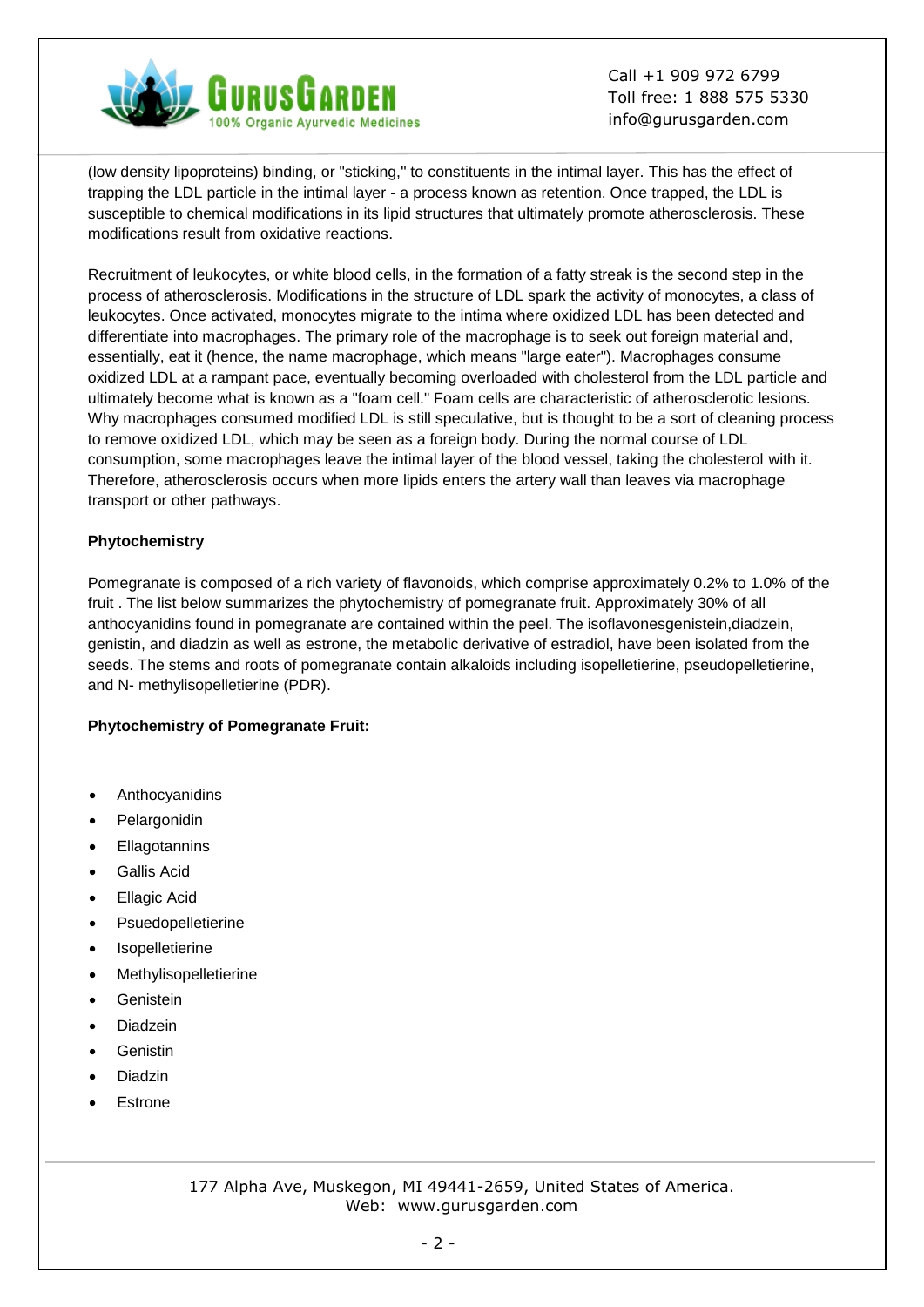

#### **Additional Health Benefits of Pomegranate: Ellagic Acid**

Pomegranate is also a rich source of ellagic acid, a phenolic normally found as a polymer with gallic acid, known as ellagitannin. There is a large body of evidance suggesting that ellagic acid is an inhibitor of chemically-induced cancers. Initial studies in mice showed that Ellagic acid reduces lung and skin tumors. Treatment of mice with ellagic acid shortly before injecting them with the carcinogen benzo[a]pyrene caused a 44 to 75% inhibition in the formation of lung tumors. Boukharta et al. observed that at doses of 0.06- 4.0g/kg diet, Ellagic acid inhibited the multiplicity of lung tumors. Mukhtar showed that topical application of ellagic acid to the skin of mice exerted strong protective effects against skin carcinogens. Ellagic acid significantly reduces the incidence of polycyclic aromatic hydrocarbon-induced carcinomas. Dietary EA has been shown to reduce the incidence of N-2-fluorenylacetamide-induced hepatocarcinogenesis in rats and Nitrosomethylbenzylamine (NMBA)-induced rat esophageal tumors.

Many people's lives have been touched in some way by cancer. Maybe they've lost a relative, a friend or an acquaintance; maybe they had a scare as a result of an annual physical. Regardless of what drives people to ask about cancer prevention, it is a perfect opportunity for them to learn about diet and supplements. Empowering people to preserve their health through intelligent choices puts responsibility in the patient's hands.

Cancer is a prominent killer of Americans - second only to heart disease - and is responsible for more than a half million deaths yearly. We are exposed to oxidizing and cancer producing substances daily. Fruit phenolics help limit the free radical initiation and DNA damage caused by these carcinogens and, therefore, fruit phenolics should lower the incidence of various types of cancer. These protective phytochemicals include the ellagic and hydroxycinnamic acids, which have been shown to degrade carcinogenic substances. Among other things, hydroxycinnamic acid helps degrade carcinogens and helps prevent nitrates in the digestive tract from being converted into the carcinogenic nitrosamines. Ellagic acid, which is particularly plentiful in pomegranates, also prevents carcinogen oxidation of cellular membranes.

Interest in ellagic acid has increased greatly during the last decade due to its extraordinary effectiveness as an antimutagen and anticarcinogen, and its potential as an inhibitor of chemically induced cancer. Dr. Gary Stoner at Ohio State University contributed pioneering research in our understanding of the phytomedicinal properties of ellagic acid. Initial studies on rodents by Dr. Gary Stoner have shown that ellagic acid significantly helps prevent, and reduce, certain cancers. Lesca (1983) investigated the effect of ellagic acid on carcinogens-induced lung tumors in mice. When administered ip or as a dietary admixture, ellagic acid decreased the multiplicity of tumors. Chang et al. (1985) showed that treatment of mice with ellagic acid shortly before an injection of different carcinogens caused a 44 to 75% inhibition in the number of lung tumors. Application of ellagic acid by Boukharta et al. (1992) inhibited the multiplicity of lung tumors in mice by 54%.

Other tissues in which ellagic acid has been shown to exhibit anticarcinogenic effects include the esophagus and liver. Mandal and Stoner (1990) reported inhibitory effects of ellagic acid on tumorigenesis in the esophagi of rats. The ellagic acid inhibited the development of both preneoplastic and eoplastic lesions by 21 to 50%. Ellagic acid also was found to be an effective inhibitor of tumorigenesis in the rat esophagus when administered before, during and after the carcinogen (Siglin et al. 1995). Mandal and Stoner (1990) demonstrated inhibition of nitrosobenzylmethylamine esophageal carcinoma in rats by dietary ellagic acid, apparently by inhibiting carcinogen metabolism and DNA damage to the esophagus. Daniel and Stoner (1991) later demonstrated 60% inhibition of nitrosobenzylmethylamine-induced esophageal tumors in rats by dietary ellagic acid.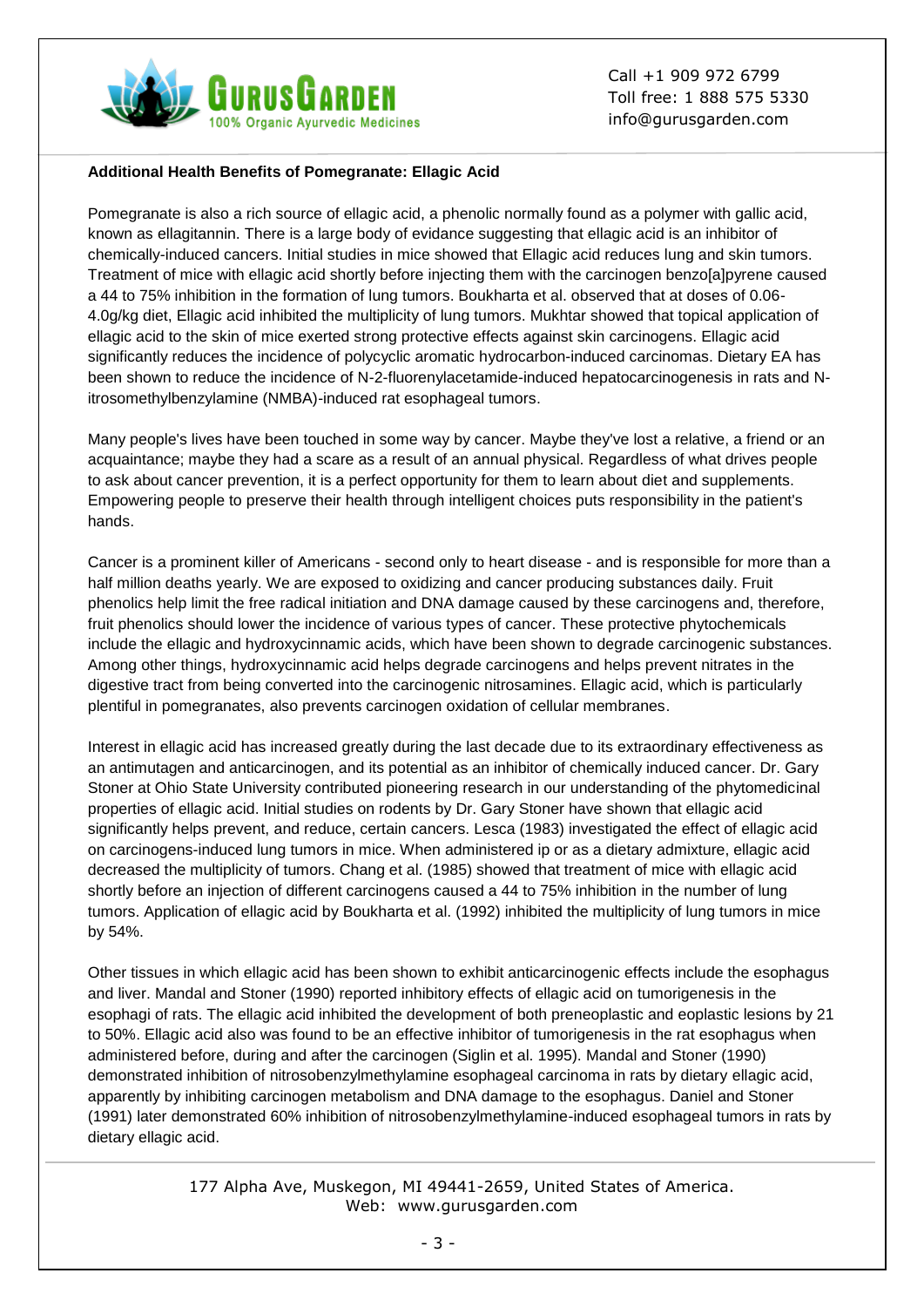

Tanaka et al. (1988) investigated the effect of ellagic acid on the genesis of liver cancer in male rats. Rats were fed a diet containing 400 ppm of ellagic acid before, during and after administration of carcinogen in the diet. Ellagic acid reduced the number of altered foci and the incidence of hepatocellular neoplasms in the carcinogen-treated rats. Clinical tests conducted at the Hollings Cancer Center of the Medical University of South Carolina under the direction of Dr. Bhagavathi A. Narayanan (1999) reveal that the human body readily absorbs ellagic acid. Moreover, ellagic acid clinically has been shown to cause apoptosis (cell death) in cancer cells. The findings of Dr. Narayanan and her colleagues point to what may be the most potent way to prevent cancer, inhibit the development of cancer cells, and arrest the growth of cancer in persons with a genetic predisposition for the disease, through "normal diet."

### **Ellagic Acid: Positive Effects Against Cancers of the Breasts and Cervix**

Breast cancer is second only to skin cancer as the most common form of cancer among women in the United States. The incidence of breast cancer has been rising for the past two decades, although researchers feel that much of the increase is associated with increased and improved screenings and detection. It is improvements in both screening and treatments that are believed to have led to the significant decrease in breast cancer mortality witnessed between 1992 and 1996. Nonetheless, about 40,600 American women will die from breast cancer during 2001. During 2001 as well, an estimated 192,000 new cases of invasive breast cancer will be diagnosed (ACS 2001). Epidemiological research by the National Cancer Institute (NCI 2001) estimates that, if current rates stay constant, 1 in 8 women born today will develop breast cancer sometime during their lives. Previously cited studies have described ellagic acid's abilities to prevent, inhibit, reduce and even destroy cancer cells. Research by Dr. Wendy A. Smith and colleagues (2001, 1999, 1998, 1997) at the University of Kentucky's Graduate Center for Toxicology also shows that ellagic acid specifically helps prevent the earliest chemical reactions which can lead to the development of breast cancer.

## **Ellagic Acid Combats Carcinogens from Cigarette Smoke**

Dibenzo [a, l] pyrene (DBP) is a potentially deadly environmental chemical found in cigarette smoke, diesel exhaust and in other products of combustion. Research on rodent models has shown that DBP is one of the most potent mammary carcinogens known and, therefore, it often is used in laboratory research to create cancers to be studied in otherwise healthy cells. DBP, like other carcinogens, metabolizes with enzymes to produce specific carcinogenic chemicals which bind to DNA, resulting in the corruption of cellular DNA. Unrepaired or misrepaired damage to cellular DNA produces mutant cells which may become cancerous and proliferate. Dr. Smith's team found that ellagic acid inhibited the binding of DBP carcinogenic chemicals to the DNA of human breast cells by 45%, thereby reducing carcinogen bioactivation by 45%. The carcinogen, DBP, itself, though, also can bind directly to DNA without first metabolizing with enzymes to create byproduct carcenogenic chemicals. In a 1998 study of six cancer chemopreventive agents, Dr. Smith's team found that ellagic acid was the only test agent observed that inhibited the binding of the carcinogen DBP directly to DNA in the absence of microsomal enzymes. Intervention with ellagic acid inhibited the direct binding of DBP to DNA by 64%, thereby reducing carcinogen bioactivation by 64%. One of the most potent carcinogens to which tobacco smokers expose themselves is nitrosamine 4-(methylnitrosamino)-1-(3-pyridyl)-1-butanon (NNK). Drs. Teel andCastonguay (1992) at Loma Linda University in California tested the antimutagenic efficacies of polyphenolics, including ellagic acid, on NNK in Salmonella typhimurium TA1535. Ellagic acid was found to inhibit mutagenesis by 67%. For ellagic acid an almost complete inhibition of the mutagenicity of CSC and SNUS in STY was indicated. Along with chlorogenic acid, the ellagic acid reduced the mutagenicity of CSC and also strongly inhibited SNUS mutagenicity (Romert et al. 1994).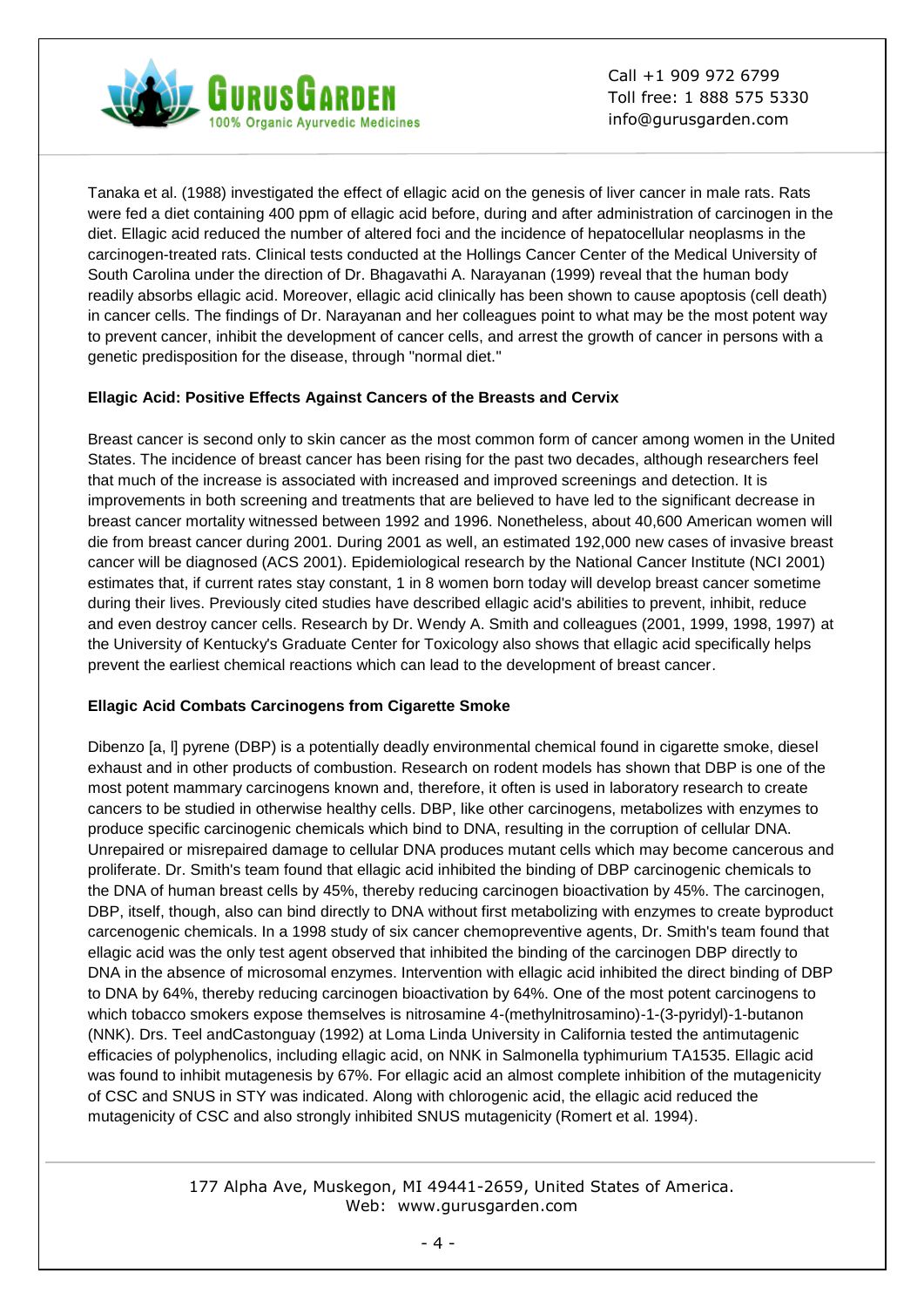

The protective effect of Ellagic acid is thought to be it ability to induce cellular detoxification enzymes such as NAD(P)H:quinonereductase (QR). Rats fed Ellagic acid demonstrated a 9-fold increase in hepatic and a 2 fold increase in pulmonary QR. Induction of glutathione S-transferase (GST) enzymes can increase detoxification of carcinogens and reduce carcinogen-induced mutagenesis and tumorigenesis. Rats fed ellagic acid demonstrated significant increases in total hepatic GST activity.

Thus, in addition to pomegranate's profound effect on atherosclerosis, it may also protect against chemical toxins frequently found in our environment. Pomegranate fruit extract appears to be a promising supplement for combating two of the biggest killers in developed countries: cancer and heart disease.

# **ABOUT POMEGRANATE EXTRACT**

Pomegranate (PunicaGranatum L) is a native plant of Northern Africa and the Caucasus Mountains and is widely distributed throughout the southern United States. The name pomegranate comes from the Latin "pomum," meaning apple, and "granatus," meaning full of seeds. The botanical name is derived from old French: pumegrenate - pomegranate apple.

The pomegranate tree was said to have flourished in the Garden of Eden and has been used extensively in the folk medicine of many cultures. It was mentioned in the papyrus Ebers of Egypt written about 1550 B.C., and was a favorite motif in the temple of Solomon. The juicy pomegranate fruit with its multitudinous seeds was a popular symbol of fertility and fecundity in ancient times and it is counted among the seven kinds of produce with which the land is blessed. Doctors in Greece prescribed pomegranate juice as a remedy for inflammation, intestinal worms, persistent coughs, diarrhea, and dysentery. The Babylonians regarded pomegranate seeds as an agent of resurrection. Persians believed that the seeds conferred strength and invincibility on the battlefield, and in ancient India, the seeds were revered for their powers to promote longevity and immortality. People of the Georgian Republic in Russia used pomegranate for arresting chronic mucous discharges, passive hemorrhages, night sweats and diarrhea. It has also been prescribed to strengthen the human capillary system, and prevent atherosclerosis, asthma, tonsillitis and bronchitis.

# **DOSAGE and DIRECTIONS**



For Adults 18 yrs or above, one (1) Capsule twice daily (every 12 hours) in empty stomach with lukewarm water. Please give minimum 30 min to take any food after taking **POMEGRANATE EXTRACT.** Take optimum water to enhance elimination of released toxins from the body.

**Please read Healing Crisis for more information**.